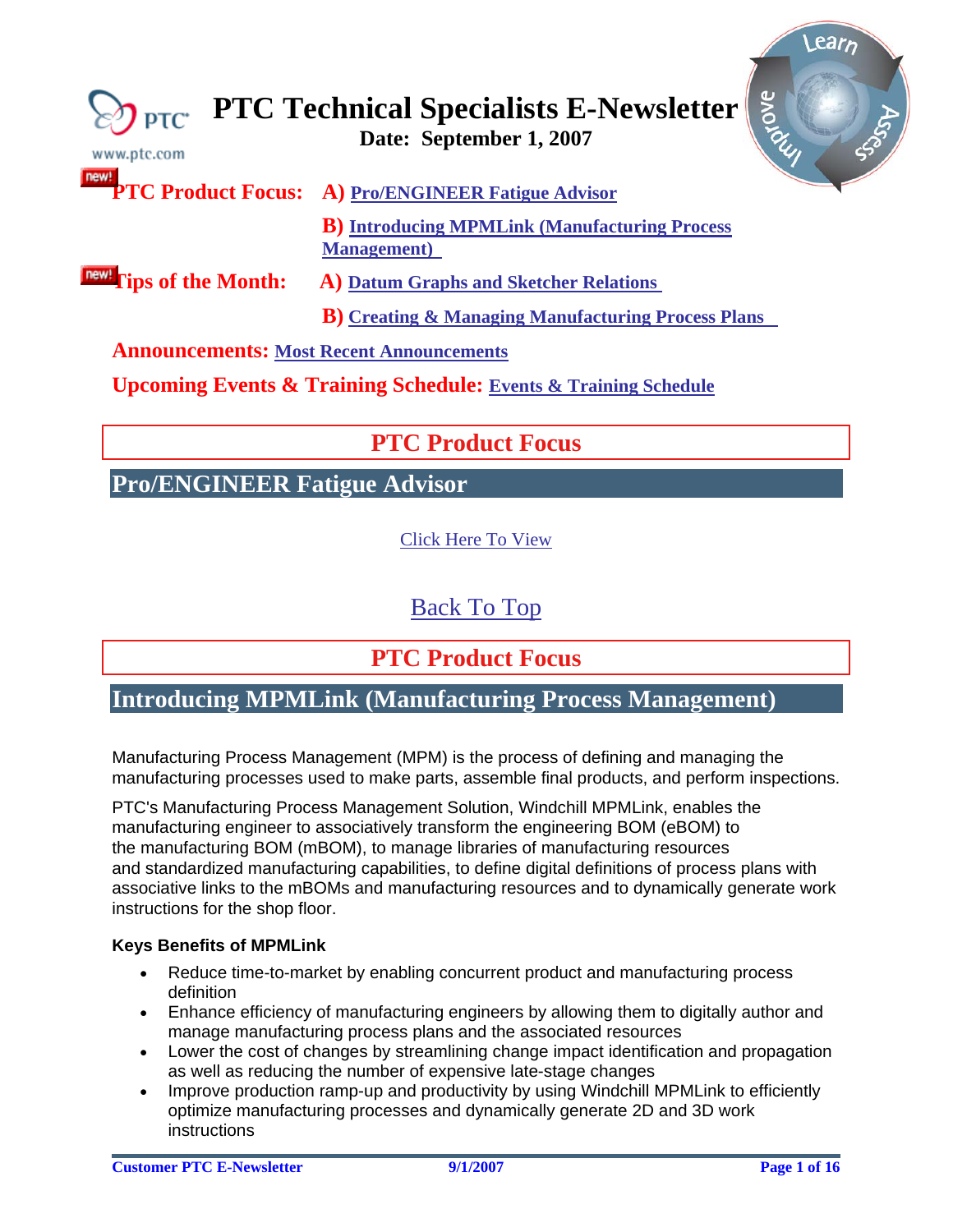- Improve product quality by reducing scrap and rework
- Lower Total Cost of Ownership by eliminating multiple legacy and MS Office-based solutions

**MPMLink** is an integral Windchill module and actually it's reusing some PDMLink functionality and it is reusing also the ProductView framework in Windchill, the key Windchill services like change management, document management, access control as well as ESI for integration to other systems.

The diagram below outlines a number of key concepts for MPMLink and a representative flow of manufacturing data to support an assembly manufacturing process. The key MPMLink concepts are highlighted with the diagram and are described in more detail in the following sections.



- **1 eBOM to mBOM Transformation**
- **2 Manufacturing Process Plans**
- **Manufacturing Resources 3**
- **Manufacturing Capabilities and Documentation <sup>4</sup>**
- **5** Dynamically Generated Work Instructions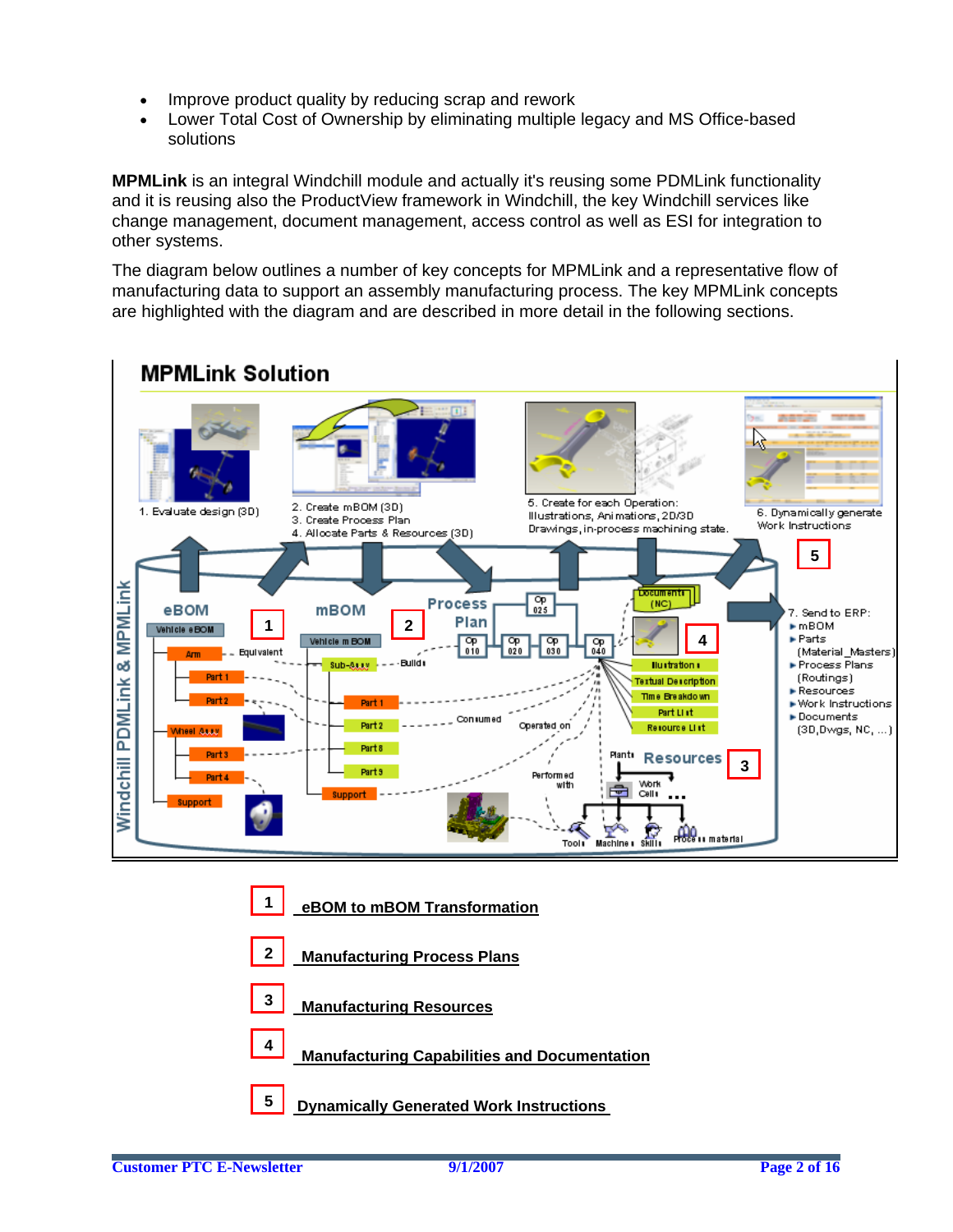#### **Associative eBOM-mBOM 1**

MPMLink can associatively link mBOMs to the source engineering design information (eBOM), so that mBOMs always reflect engineering's current design. An eBOM can easily be transformed into multiple mBOMs while maintaining associativity using traceability links.

A number of visual indicators and visualization is used to validate part allocations, consumptions, engineering designs, mBOMs, eBOMs, and dynamically generated 3D models.



### **Manufacturing Bill – of - Material**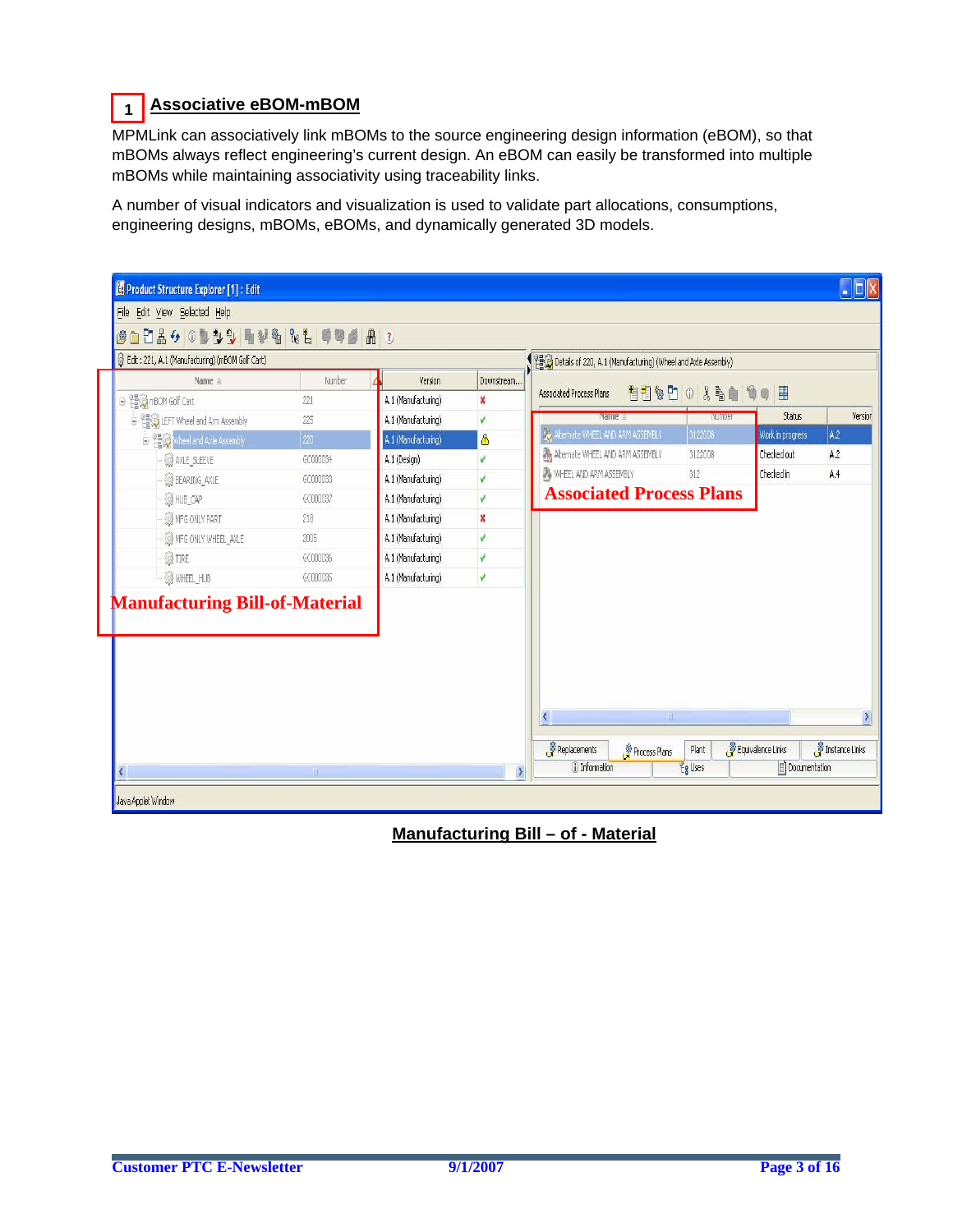### **2 Manufacturing Process Plans**

A process plan is the detailed description of what needs to be done on the shop floor in order to produce, inspect, assemble, repair or maintain a given part or assembly.

Process plans contain the operations to be performed, the standard processes used to perform these operations, the sequence in which they must be done, the parts related to the operation, and the physical and human resources required to complete the operation. Included in a process plan are any document references or descriptions that could aid the worker, and a process plan can be used to evaluate time and cost requirements.

|                | Process Plan Explorer [1] : Edit<br>File Edit View Selected Help |                          |                                                                |                  |                                                                                                                                                                                                                                        |            |         |              |                     |                                            |            | $\Box$ e $\times$ |
|----------------|------------------------------------------------------------------|--------------------------|----------------------------------------------------------------|------------------|----------------------------------------------------------------------------------------------------------------------------------------------------------------------------------------------------------------------------------------|------------|---------|--------------|---------------------|--------------------------------------------|------------|-------------------|
|                | <u> 승규들 4 0 월 4 일 역 1 월 4 일 4 2 0 월 2</u>                        |                          |                                                                |                  |                                                                                                                                                                                                                                        |            |         |              |                     |                                            |            |                   |
|                | W EOR : Alternate WHEEL AND ARM Abbember, 3122006 A.Z.           |                          | Fight Details of Alternate WHEEL AND ARM ASSEMBLY, 3122008 A.2 |                  |                                                                                                                                                                                                                                        |            |         |              |                     |                                            |            |                   |
| <b>Process</b> | Name á                                                           | Number                   |                                                                |                  |                                                                                                                                                                                                                                        |            |         |              |                     |                                            |            |                   |
| Plan           | E- Low Aternate WHEEL AND ARM ASSEMBLY 3122008                   |                          | Ope ations                                                     | <b>OBDROXBAH</b> |                                                                                                                                                                                                                                        |            |         |              |                     |                                            |            |                   |
|                | O 10 ASSEMBLE WHEELS                                             | 000000126                | Operation Label A                                              | name             | description                                                                                                                                                                                                                            | number     | Version | State        | Work Center         | <b>Process</b>                             | Setup Time | Labor Time        |
|                | 4 15 ASSEMBLE AXLE                                               | 0000000125               | \$10                                                           | ASSEMBLE WHEELS  | Assemble Wheels                                                                                                                                                                                                                        | 0000000126 |         | In Work      | Station 01          | M2001                                      | 5.0 s      | 10.0 s            |
|                | 20 ASSEMBLE ARMS                                                 | 0000000127               | ₿ 15                                                           | ASSEMBLE AXLE    | Assemble Axle                                                                                                                                                                                                                          | 0000000125 |         | In Work      | Station 01          | M2001                                      | 10.0 s     | 20.0 s            |
|                | <b>50 FINAL INSPECTION</b>                                       | 0000000128               | 4 20                                                           | ASSEMBLE ARMS    | Assemble Arms                                                                                                                                                                                                                          | 0000000127 |         | In Work      | Station 01          | M2001                                      | 5.0 s      | 12.0 s            |
|                | 80 Assemble new components                                       | 0000000129               | 450                                                            | FINAL INSPECTION | Perform Final inspection                                                                                                                                                                                                               | 0000000128 |         | In Work      | Inspection Work Ce  | Visual Inspection Pro 5.0 s                |            | 13.0 s            |
|                |                                                                  |                          | 60                                                             |                  | Assemble new comp Assemble new components                                                                                                                                                                                              | 0000000129 |         | In Work      | Welding Work Center | P1001                                      | 10.05      |                   |
|                |                                                                  |                          |                                                                |                  | <b>Process Plan Operations</b>                                                                                                                                                                                                         |            |         |              |                     |                                            |            |                   |
|                |                                                                  |                          | <b>Sequences</b>                                               | 990 田            |                                                                                                                                                                                                                                        |            |         |              |                     |                                            |            |                   |
|                |                                                                  |                          | Name ±                                                         | Number           | Version                                                                                                                                                                                                                                | State      | Type    | Context Name | Operations Holder   | Branching Operation   Branching Constraint |            | Br. Lag           |
|                |                                                                  |                          |                                                                |                  |                                                                                                                                                                                                                                        |            |         |              |                     |                                            |            |                   |
|                |                                                                  |                          |                                                                |                  |                                                                                                                                                                                                                                        |            |         |              |                     |                                            |            |                   |
|                |                                                                  |                          |                                                                |                  |                                                                                                                                                                                                                                        |            |         |              |                     |                                            |            |                   |
|                |                                                                  |                          |                                                                |                  |                                                                                                                                                                                                                                        |            |         |              |                     |                                            |            |                   |
|                |                                                                  |                          |                                                                |                  |                                                                                                                                                                                                                                        |            |         |              |                     |                                            |            |                   |
|                |                                                                  |                          |                                                                |                  |                                                                                                                                                                                                                                        |            |         |              |                     |                                            |            |                   |
|                |                                                                  |                          |                                                                |                  |                                                                                                                                                                                                                                        |            |         |              |                     |                                            |            |                   |
|                |                                                                  |                          |                                                                |                  |                                                                                                                                                                                                                                        |            |         |              |                     |                                            |            |                   |
|                | $\mathbb{R}$                                                     | $\overline{\phantom{0}}$ |                                                                |                  | <b>1</b> O Information $\frac{\varphi_{\text{g}}}{\sqrt{2}}$ Uses <b>1</b> Documentation $\frac{\varphi_{\text{g}}}{\sqrt{2}}$ Related $\frac{\varphi_{\text{g}}}{\sqrt{2}}$ Part Alocations <b>3</b> Resource Alocations <b>Plant</b> |            |         |              |                     |                                            |            |                   |

### **Manufacturing Process Plan with Operations**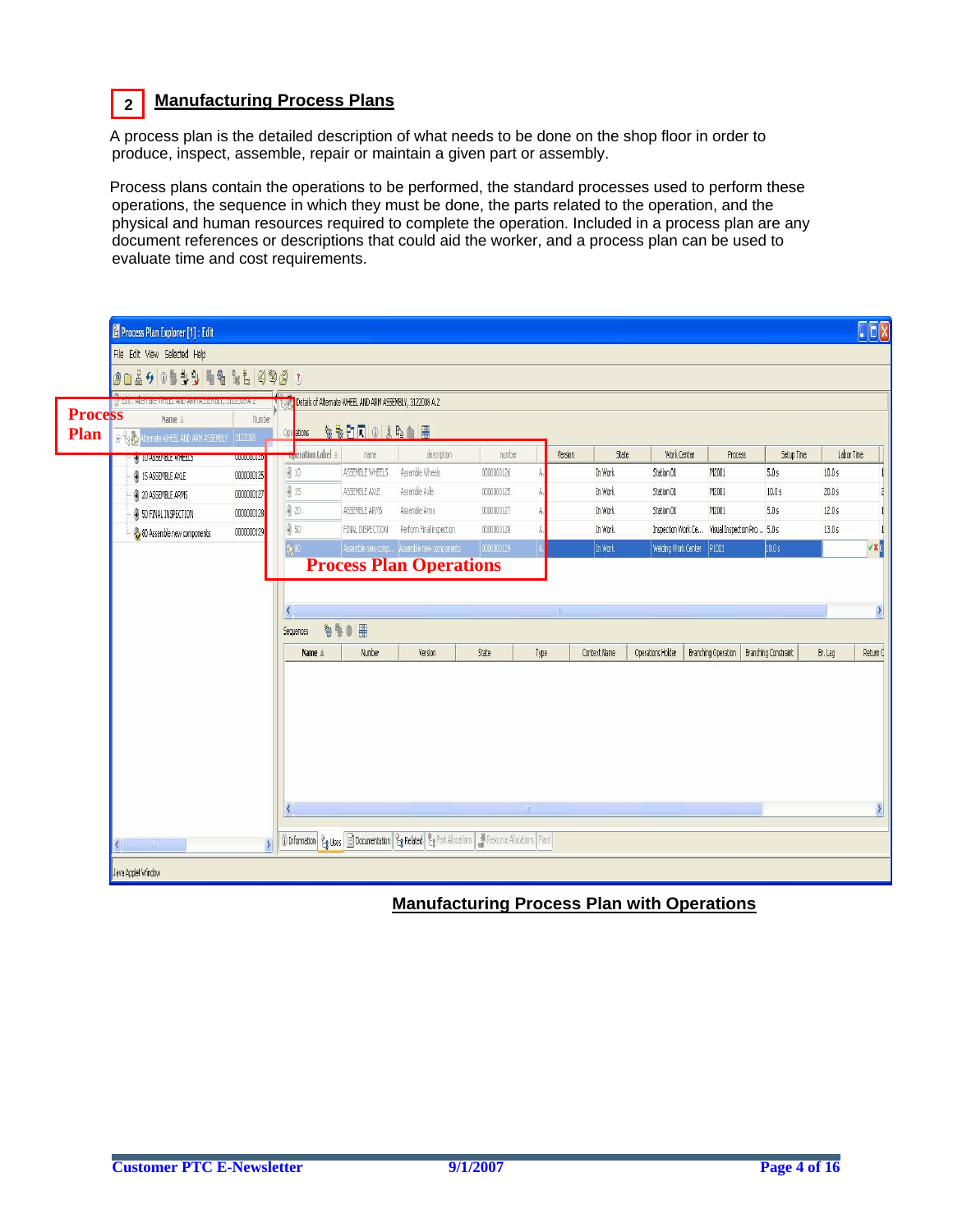### **Manufacturing Resources 3**

Resources are the entities, such as personnel or equipment, which perform production activities. Manufacturing Resources are the resources needed on the shop floor during the production, maintenance, inspection or repair of parts. They normally have cost, time or technical constraints associated to them. Resources may be physical (work centers, tooling, and process materials) or human (skill).

- **Work Centers** are the physical or logical production areas used as a unit for scheduling and routing operations. There is only one work center per operation. Types of work center include line, cell, workstations, work units.
- **Tooling** represents the tools, fixtures and other physical devices required in addition to a work center to perform a production run. Tooling can be designed or purchased. Tooling may be consumed during operations or remain available for a certain number of production runs. Tooling does not appear in the product bill of material and is not part of the final product. However, it can be a product by itself and be required to be delivered as an end item within a contract, program or project.
- **Process Materials** are orderable items, composed of a given material, which are required to perform a given operation. Process materials do not appear in the BOM for the end item, and are typically consumed during the manufacturing process. Typical examples are paint, glue, grease, etc.
- **Skills** represent the ability of a human to perform a certain task up to a certain level of complexity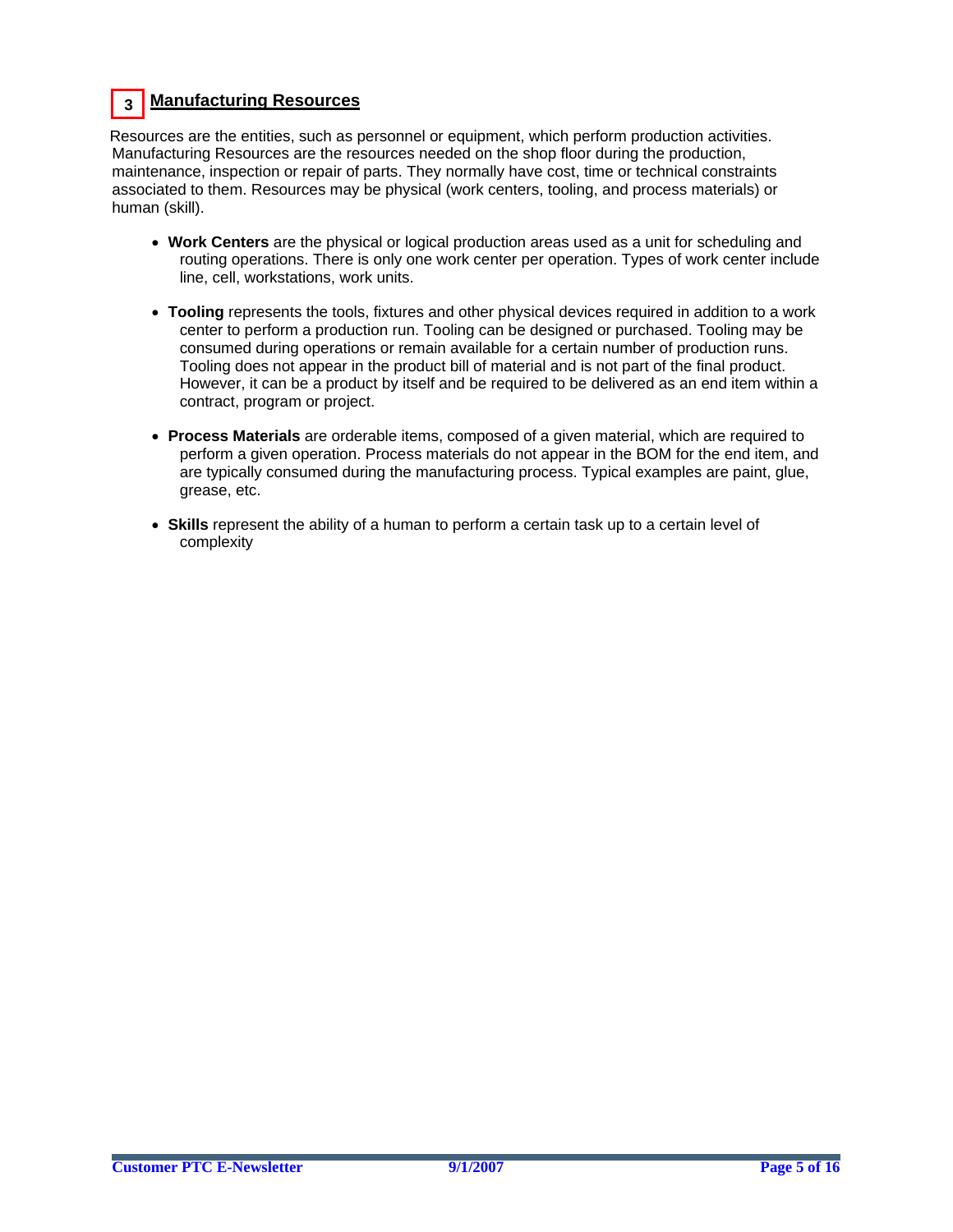| Manufacturing Resource Explorer [1]: Edit                                                                                          |                  |                     |                         | $\overline{\mathsf{L}}$ $\overline{\mathsf{L}}$ $\overline{\mathsf{L}}$            |
|------------------------------------------------------------------------------------------------------------------------------------|------------------|---------------------|-------------------------|------------------------------------------------------------------------------------|
| Eile Edit View Selected Help                                                                                                       |                  |                     |                         |                                                                                    |
| 68 - 13 4 5 6 4 4 4 5 6 7 7 8 7 8 7 9 7 9 8 7                                                                                      |                  |                     |                         |                                                                                    |
| @ Edit:                                                                                                                            |                  |                     | PA Details of           |                                                                                    |
| Name ≜                                                                                                                             | Number           | Version             |                         |                                                                                    |
| 모 <sup>8</sup> RelantB - Boston                                                                                                    | 1111111115       | A.1 (Manufacturing) | ∣∧                      | Context Name: GOLF_CART                                                            |
| For Process Material                                                                                                               | 1111111116       | A.2 (Manufacturing) |                         | Name: Welding Work Center<br>Number: 1111111139                                    |
| <b>Process</b><br>nn Cleaner                                                                                                       | 1111111122       | A.1 (Manufacturing) |                         | Version: A.5 (Manufacturing)                                                       |
| Materials <sup>1111111120</sup>                                                                                                    |                  | A.2 (Manufacturing) |                         | State: In Work                                                                     |
| MA Welding gas                                                                                                                     | 1111111121       | A.3 (Manufacturing) |                         | Status: Checked in                                                                 |
| 20 Sector 01 - Final Assembly                                                                                                      | 1111111118       | A.4 (Manufacturing) |                         | Category: Work Unit                                                                |
| $\n  4\n  1\n  1\n  1\n  1\n  1\n  1\n  1\n  1\n  1\n  1\n  1\n  1\n  1\n  1\n  1\n  1\n  1\n  1\n  1\n  1\n  1\n  1\n  1\n  Work$ | 1111111142       | A.2 (Manufacturing) |                         |                                                                                    |
| <b>I<sup>A</sup></b> Line B                                                                                                        | 1111111143       | A.1 (Manufacturing) |                         |                                                                                    |
| <b>Expression Centers</b>                                                                                                          | 1111111144       | A.2 (Manufacturing) | $\overline{\mathbf{3}}$ |                                                                                    |
| ÷ <sup>2</sup> s <sup>p</sup> Station 01                                                                                           | 1111111145       | A.3 (Manufacturing) | Attribute               | Value                                                                              |
| Station 02                                                                                                                         | 1111111146       | A.1 (Manufacturing) | Description             | Welding Work Center                                                                |
| Station 03                                                                                                                         | 1111111147       | A.1 (Manufacturing) | *External?              | False                                                                              |
| Station 04                                                                                                                         | 1111111148       | A.1 (Manufacturing) | Usage                   | All                                                                                |
| <sup>令</sup> Station 05                                                                                                            | 1111111149       | A.1 (Manufacturing) | Precision               |                                                                                    |
| Sector 02 - Assembly                                                                                                               | 1111111119       | A.2 (Manufacturing) | Working Volume X        |                                                                                    |
|                                                                                                                                    | 1111111192       | A.3 (Manufacturing) | Working Volume Y        |                                                                                    |
| <b>Fig <del>Chang</del></b> Tooling                                                                                                | 1111111127       | A.2 (Manufacturing) | Working Volume Z        |                                                                                    |
| Fixture                                                                                                                            | 1111111129       | A.3 (Manufacturing) | Dimension X             |                                                                                    |
| $\sqrt{a}$                                                                                                                         | 1111111128       | A.2 (Manufacturing) | Dimension Y             |                                                                                    |
| <b>C</b> Tool                                                                                                                      | 1111111131       | A.1 (Manufacturing) | Dimension Z             |                                                                                    |
| Welding Gun                                                                                                                        | 1111111130       | A.1 (Manufacturing) |                         |                                                                                    |
| <b>B</b> <sup>P</sup> <sub>8</sub> <sup><sup>®</sup> Welding Cell</sup>                                                            | 1111111101       | A.2 (Manufacturing) |                         |                                                                                    |
| Welding Work Center                                                                                                                | 1111111139       | A.5 (Manufacturing) |                         |                                                                                    |
| Work Center 1                                                                                                                      | 1111111140       | B.2 (Manufacturing) |                         |                                                                                    |
| Work Center 2                                                                                                                      | 1111111141       | A.1 (Manufacturing) |                         |                                                                                    |
| <sup>2</sup> <sub>8</sub> <b>€</b> Sector 03 - Fabrication                                                                         | 1111111110       | A.2 (Manufacturing) |                         |                                                                                    |
| <b>ES EN PRIIR</b>                                                                                                                 | <b>TITULITIE</b> | A.2 (Manufacturing) |                         |                                                                                    |
| $\hat{y}$ Assembly Junior Skills                                                                                                   | 1111111133       | A.2 (Manufacturing) |                         |                                                                                    |
| Assembly Senior                                                                                                                    | 1111111134       | A.1 (Manufacturing) | $\overline{\mathbf{v}}$ |                                                                                    |
|                                                                                                                                    |                  | $\rightarrow$       | (i) Information         | 운g Uses   日 Documentation   《 Compatibility   《 Equivalence Links   國 View   Plant |
| Java Applet Window                                                                                                                 |                  |                     |                         |                                                                                    |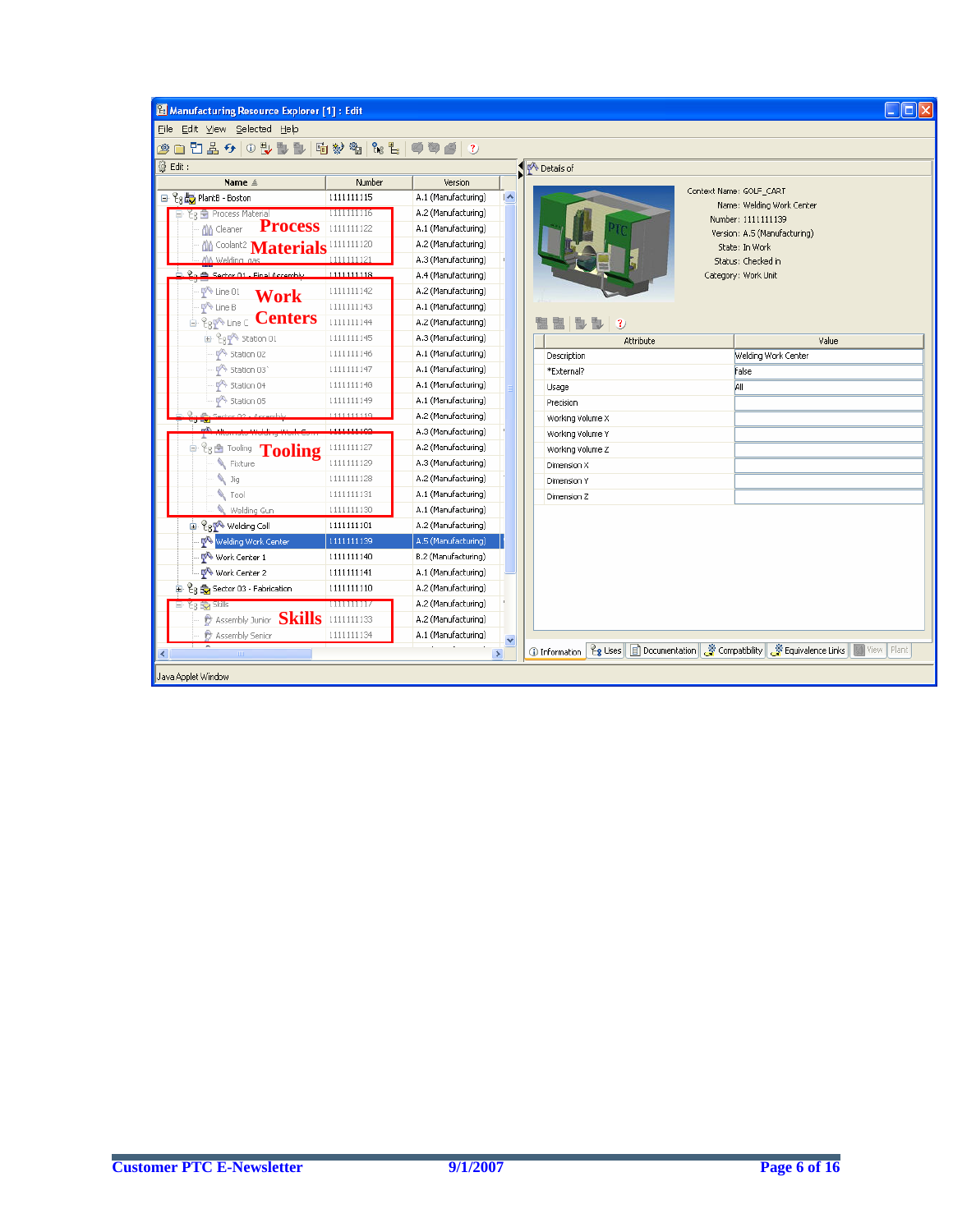### **Standard Manufacturing Capabilities 4**

A *manufacturing capability* is a description of what a manufacturing company is able to produce, along with the documents and standard procedures that can be used in production to achieve that capability. Manufacturing capabilities list standardized and approved ways of producing a specific result with varied technical means and facilitate the re-use of process planning information.

| Manufacturing Standards Explorer [1]: Edit                          |            |               |                                                |  |
|---------------------------------------------------------------------|------------|---------------|------------------------------------------------|--|
| Eile Edit View Selected Help                                        |            |               |                                                |  |
| @ @ & &   0 D D D   D   D Q % %   & E   & % % %   & %   &           |            |               |                                                |  |
| Edit: Boston Mfg Capabilities, 0000000001 A.1                       |            |               | O Details of P2003, 0000000024 A.3             |  |
| Name ≜                                                              | Number     | Version       |                                                |  |
| ⊟ Eg Da Boston Mfg Capabilities                                     | 0000000001 | A.1           | 團<br>Related Process Table<br>X.<br>is the set |  |
| <sup>in</sup> <sup>2</sup> <sub>8</sub> <b>b</b> Drilling Processes | 0000000023 | A.1           | number $\triangleq$<br>name                    |  |
| <sup>1</sup> L <sub>3</sub> L <sub>2</sub> Inspection               | 0000000026 | A.1           | STD Welding Process Plan<br>310                |  |
| Inspection with Gages                                               | 0000000027 | A.1           |                                                |  |
| <sup>in</sup> <sup>2</sup> <sub>8</sub> <b>b</b> Visual Inspection  | 0000000025 | A.1           |                                                |  |
| <b>D</b> <sub>X-Ray</sub>                                           | 0000000028 | A.1           |                                                |  |
| <sup>1</sup> Le <b>D</b> Manual Assembly                            | 0000000024 | A.1           |                                                |  |
| Milling Processes                                                   | 0000000022 | A.1           |                                                |  |
| <b></b> P1001                                                       | 0000000001 | A.2           |                                                |  |
| P1002<br>⊕                                                          | 0000000002 | A.2           |                                                |  |
| $\mathbb{H} \, \mathcal{C}_8 \, \Box$ Welding Processes             | 0000000021 | A.3           |                                                |  |
| ۰<br>P1001<br><b>Standard Manufacturing</b>                         | 0000000001 | A.2           |                                                |  |
| ۰<br>P1002<br>Process                                               | 0000000002 | A.2           |                                                |  |
| <b>C</b> P2003                                                      | 0000000024 | A.3           |                                                |  |
| 白 <sup>Q</sup> g by STD_PP for Welding Assemblies                   | 103        | A.2           |                                                |  |
| ● Clean Components                                                  | 0000000049 | A.2           |                                                |  |
| <b>图 Inspect Components</b>                                         | 0000000047 | A.2           |                                                |  |
| 4 Inspect welded assembly                                           | 0000000050 | A.2           |                                                |  |
| Represition Components in Jig and                                   | 0000000048 | A.2           |                                                |  |
|                                                                     |            |               |                                                |  |
| ∢<br>$\mathbb{H}\mathbb{H}$ .                                       |            | $\rightarrow$ | Related Process                                |  |
| Java Applet Window                                                  |            |               |                                                |  |

 **Manufacturing Capabilities**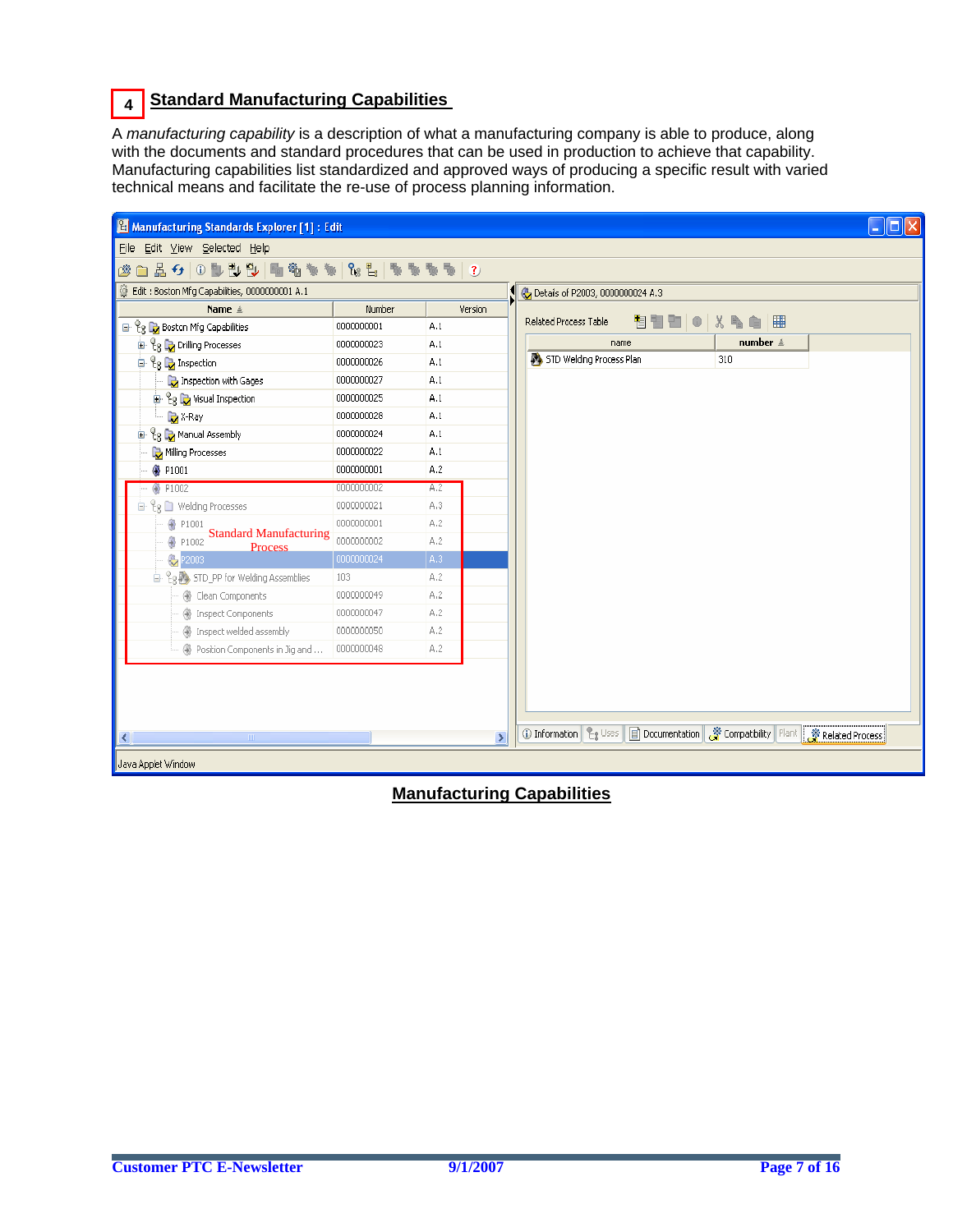### **5 Dynamically Generated Work Instructions**

A work instruction is a dynamically generated HTML document that combines process plans information (sequences, operation, part allocation, resource allocation, time, etc.) and all related documents such as drawings, images and 3D sessions with annotations.

The work instruction is the main reference document for the production operator to understand what exactly needs to be done in production. It usually shows the information for one operation at a time.



**Dynamically Generated Work Instructions**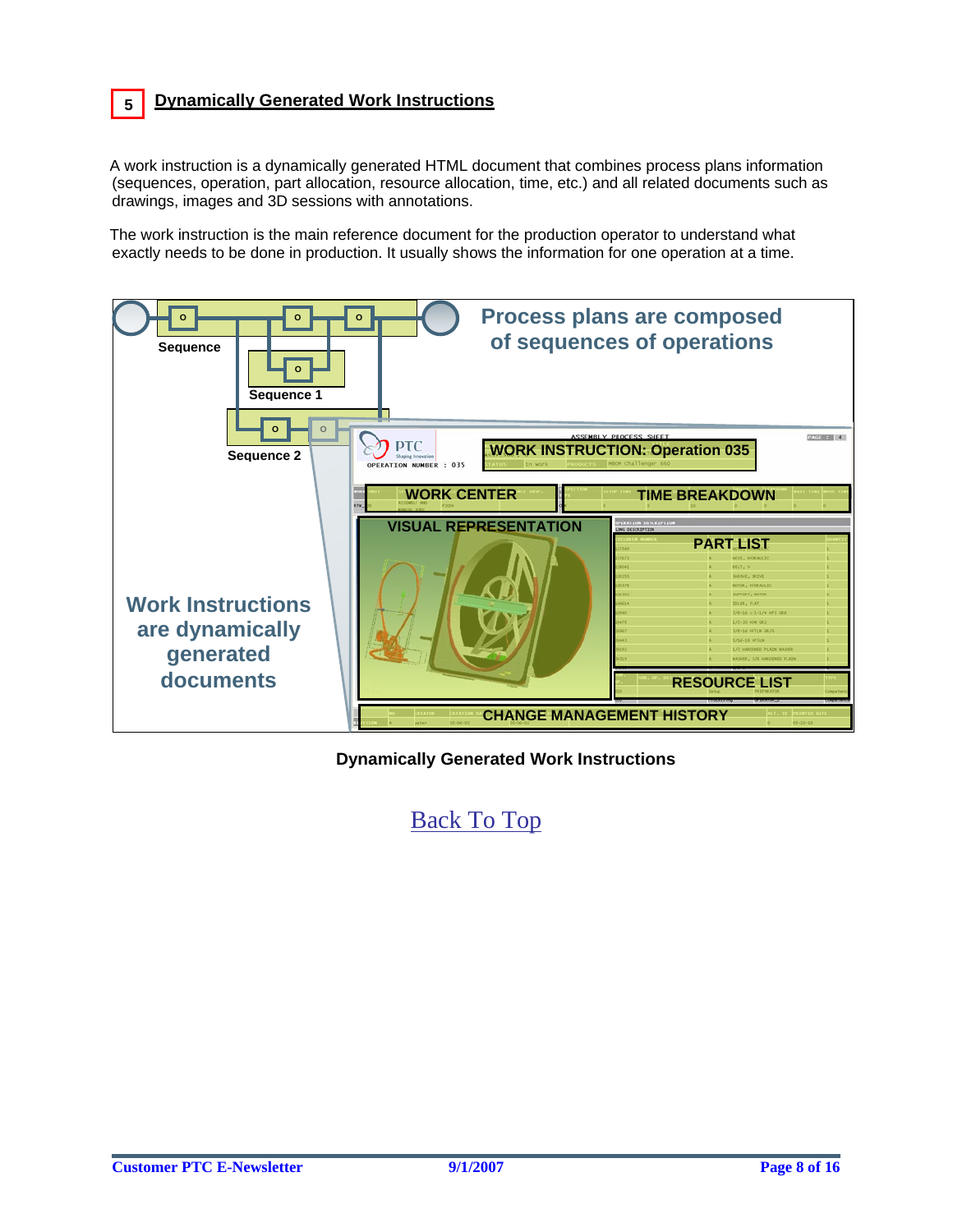# **Tips of the Month**

### <span id="page-8-0"></span>**Datum Graphs and Sketcher Relations**

[Click Here To View](http://members.shaw.ca/jpeng/newsletter/PTC_Technical_Specialists_E-Newsletter_09-01-2007_desktop.pdf)

### [Back To Top](#page-0-0)

## **Tips of the Month**

### **Creating & Managing Manufacturing Process Plans**

A *process plan* is the detailed description of what needs to be done on the shop floor in order to produce, inspect, assemble, repair or maintain a given part or assembly.

Process plans contain the operations to be performed, the standard processes used to perform these operations, the sequence in which they must be done, the parts related to the operation, and the physical and human resources required to complete the operation. Included in a process plan are any document references or descriptions that could aid the worker, and a process plan can be used to evaluate time and cost requirements.

There are three ways to create a process plan:

- Using the **Manufacturing Product Structure Explorer**, open up a part and create a process plan that is automatically associated with it.
- Using the **Process Plan Explorer**, create a standalone process plan that is not linked to any part. Parts can then be linked to this process plan at later dates.
- Duplicate an existing process plan.

The following types of process plans are available:

- **Production**: Use when documenting instructions that describe how to produce parts.
- **Quality**: Use when documenting instructions that describe how to inspect parts for quality.
- **Maintenance**: Use when documenting instructions that describe how to maintain products.
- **Repair**: Use when documenting instructions that describe how to service and repair products.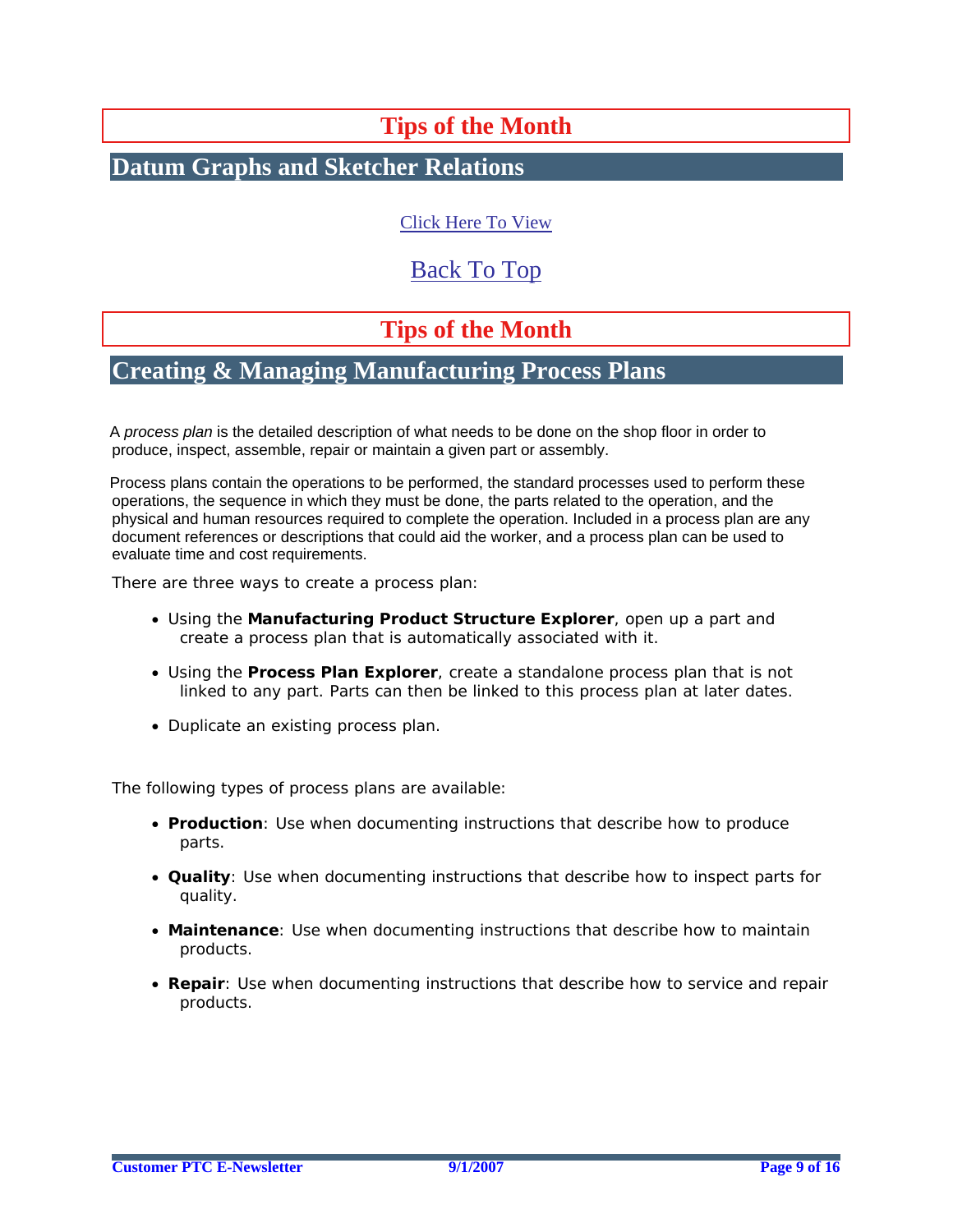**The following example highlights the steps in creating a Manufacturing Process Plan utilizing the Process Plan Create Wizard.** 

#### **Step 1. Create New Process Plan Selection**

| <b>De Process Pian Explorer [1]: Edit</b>             |                                       |                  |                       |                                                                                                             |                                      |                         |                                  | $ \Box$ $\times$           |
|-------------------------------------------------------|---------------------------------------|------------------|-----------------------|-------------------------------------------------------------------------------------------------------------|--------------------------------------|-------------------------|----------------------------------|----------------------------|
| File Edit View Selected He                            |                                       |                  |                       |                                                                                                             |                                      |                         |                                  |                            |
| <sup>答</sup> , New Process Plan                       | $\mathbb{R}^+$ 2                      |                  |                       |                                                                                                             |                                      |                         |                                  |                            |
| Open Process Plan                                     | Production) (Wheel Assy process Plan) |                  |                       | Details of 0000000081 - Wheel Assy process Plan, A.1 (Manufacturing) (Production) (Wheel Assy process Plan) |                                      |                         |                                  |                            |
| Close                                                 | Version                               | Status           |                       |                                                                                                             |                                      |                         |                                  |                            |
| VE Preferences                                        | 1.1 (Manufacturing)                   | Work in progress | In Work               | Operations                                                                                                  | <u> šte et Q   3, s g g   2   ht</u> |                         |                                  |                            |
| ← Reset Warning/Information Dialogs                   | 1. 1 (Manufacturing)                  | Work in progress | In Work               | Operation Label                                                                                             | Name                                 | Description             | Number                           | Version                    |
| 1 BOSTON - Wheel and Arm Assy Process Plan,0000000041 | 4.1 (Manufacturing)                   | Checked in       | In Work               | 50 0010                                                                                                     | OP_010                               |                         | 0000000103                       | A.1 (Manufacti             |
| $\frac{1}{2}$ 2 Wheel Assembly,0000000001             | 4.1 (Manufacturing)                   | Work in progress | In Work               | $\frac{1}{2}$ 0020                                                                                          | op-020                               |                         | 0000000104                       | A.1 (Manufacti             |
| $\frac{1}{2}$ 3 Assy Process Plan with 3D,0000000061  | 4.1 (Manufacturing)                   | Work in progress | In Work               | 30030                                                                                                       | ytr                                  |                         | 0000000105                       | A.1 (Manufacti             |
| $\frac{1}{2}$ 4 Wheel Assy process Plan,0000000081    |                                       |                  |                       | 50040                                                                                                       | OP_040                               |                         | 0000000106                       | A.1 (Manufacti             |
| $\frac{1}{2}$ 5 W200-573-A,0000000022                 |                                       |                  |                       |                                                                                                             |                                      |                         |                                  |                            |
| 8 6 W200-573,0000000021                               |                                       |                  |                       |                                                                                                             |                                      |                         |                                  |                            |
| Exit                                                  |                                       |                  |                       |                                                                                                             |                                      |                         |                                  |                            |
|                                                       |                                       |                  |                       |                                                                                                             |                                      |                         |                                  |                            |
|                                                       |                                       |                  |                       |                                                                                                             |                                      |                         |                                  |                            |
|                                                       |                                       |                  |                       |                                                                                                             |                                      |                         |                                  |                            |
|                                                       |                                       |                  |                       |                                                                                                             |                                      |                         |                                  |                            |
|                                                       |                                       |                  |                       |                                                                                                             |                                      |                         |                                  |                            |
|                                                       |                                       |                  |                       |                                                                                                             |                                      |                         |                                  |                            |
|                                                       |                                       |                  |                       |                                                                                                             |                                      |                         |                                  |                            |
|                                                       |                                       |                  |                       |                                                                                                             |                                      |                         |                                  |                            |
|                                                       |                                       |                  |                       |                                                                                                             |                                      |                         |                                  |                            |
|                                                       |                                       |                  |                       |                                                                                                             |                                      |                         |                                  |                            |
|                                                       |                                       |                  |                       |                                                                                                             |                                      |                         |                                  |                            |
|                                                       |                                       |                  |                       | $\left  \right $                                                                                            |                                      |                         |                                  | $\blacktriangleright$      |
|                                                       |                                       |                  |                       | <b>(i)</b> Information                                                                                      | <b>DE</b> Operations                 | Documentation           | ⊙ Related                        | <b>CB</b> Part Allocations |
|                                                       |                                       |                  |                       | <b>El Resource Alccations</b>                                                                               | <b>Py</b> Plants                     | <b>Q</b> Part Selection |                                  | Resource Selection         |
| $\left  \right $                                      |                                       |                  | $\blacktriangleright$ | Process Plan Selection                                                                                      |                                      |                         | Manufacturing Standard Selection |                            |

**File New**  $\longrightarrow$  **New Process Plan :** Creates a new process plan, which can be opened in a new window, or replace the current explorer content.

Java Applet Window

#### **Step 2. Define the Process Plan Context: Type and Name (Product or Library)**

The second step of the Process Plan create Wizard allows for the selection of the Context for the Plan, either a Library or Product and the Name of the Context. The type of Process Plan needs to be selected. The user has the option to check-out the Process Plan upon creation and open the Plan in a new window.

| New Process Plan   |                          |                                                               |      |                          |                                 |
|--------------------|--------------------------|---------------------------------------------------------------|------|--------------------------|---------------------------------|
|                    |                          |                                                               |      |                          | $\frac{\mathsf{x}}{\mathsf{z}}$ |
| Context Type:      | Product                  |                                                               |      |                          |                                 |
| *Context Name:     | GOLF_CART                |                                                               |      | $\overline{\phantom{a}}$ | Search                          |
|                    |                          |                                                               |      |                          |                                 |
| $*$ Type:          | Process Plan             |                                                               |      |                          |                                 |
|                    |                          |                                                               |      |                          |                                 |
|                    |                          |                                                               |      |                          |                                 |
|                    |                          |                                                               |      |                          |                                 |
|                    |                          |                                                               |      |                          |                                 |
|                    | Open in new window?<br>┍ |                                                               |      |                          |                                 |
|                    | To Checkout item?        |                                                               |      |                          |                                 |
|                    |                          |                                                               |      |                          |                                 |
|                    |                          |                                                               |      |                          |                                 |
|                    |                          | * Required Field                                              |      |                          |                                 |
|                    |                          |                                                               |      |                          |                                 |
|                    |                          | <back< td=""><td>Next</td><td>OK.</td><td>Cancel</td></back<> | Next | OK.                      | Cancel                          |
| Java Applet Window |                          |                                                               |      |                          |                                 |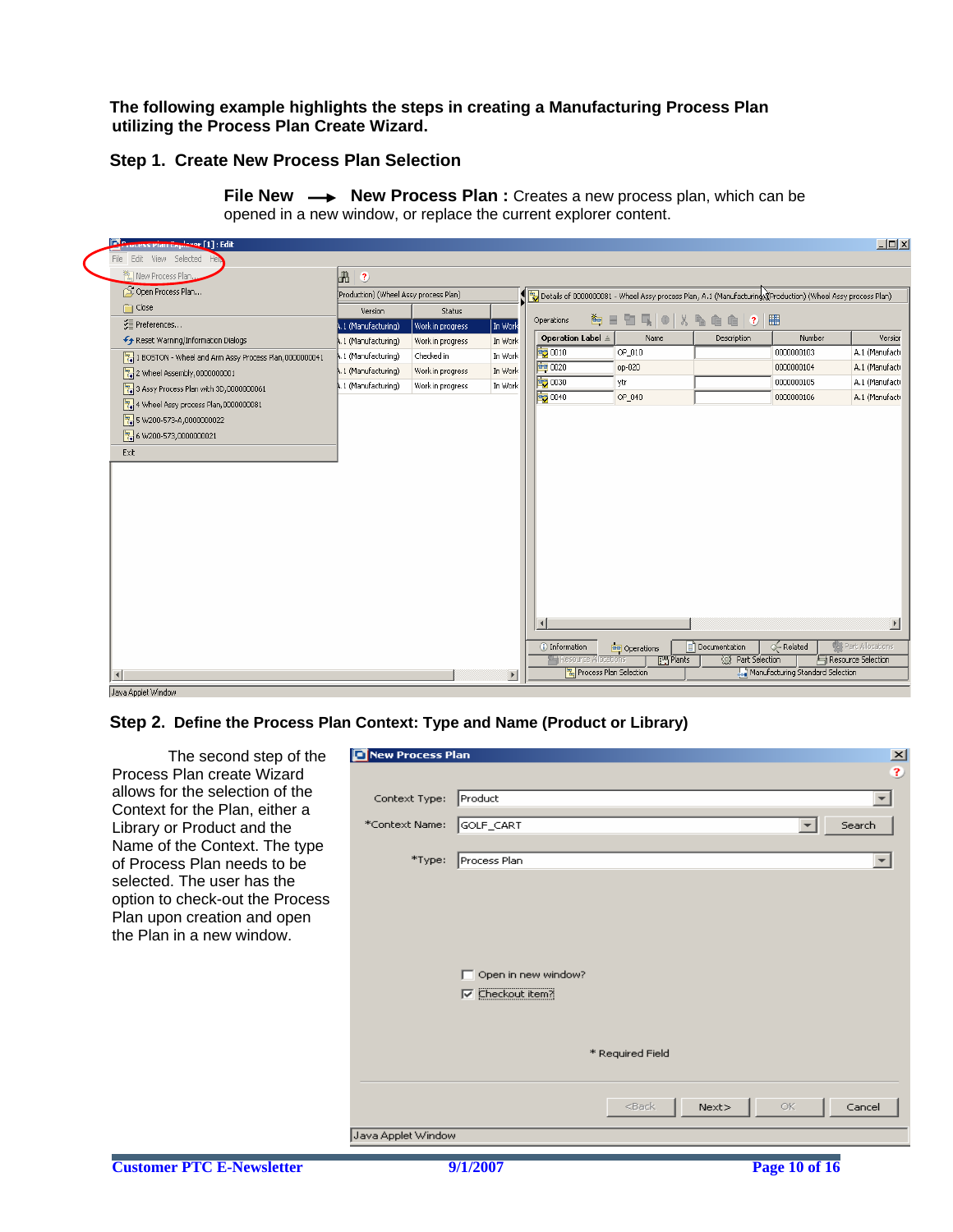#### **Step 3: Define Process Details: (Category, Name, Number, View, Location, Unit, Trace, Standard)**

The third step in the Process Plan create Wizard is where more specific information is defined.  **Category:** defines the type of Process Plan (Production, Quality, Maintenance, or Repair)  **Name:** Process Plan Name  **Number:** Process Plan Number (can be auto generated)  **View:** View Filter (i.e. Engineering, Manufacturing, etc)  **Unit:** Unit-Of-Measure (i.e. Each, As-Needed, etc.) **Default Trace Code:** Define Trace Code (Lot, Lot/Serial, Serial, Untraced)  **Standard:** Is this Process Plan part of a Manufacturing Standard (True or False)

| New Process Plan              |                         | $\mathbf{x}$        |
|-------------------------------|-------------------------|---------------------|
|                               |                         | $\ddot{\textbf{3}}$ |
| *Category: Production         |                         |                     |
|                               | *Name: Demo PP          |                     |
|                               | Number: Generated       |                     |
|                               | Wiew: Manufacturing     |                     |
|                               | *Location:  GOLF_CART   | Browse              |
| *Unit: each                   |                         |                     |
| *Default Trace Code: untraced |                         |                     |
| *Standard: false              |                         |                     |
|                               |                         |                     |
|                               |                         |                     |
|                               |                         |                     |
|                               |                         |                     |
|                               | * Required Field        |                     |
|                               |                         |                     |
|                               |                         |                     |
|                               |                         |                     |
|                               | Next<br>$<$ Back<br>OK. | Cancel              |
| Java Applet Window            |                         |                     |

Upon creation of the Manufacturing Process Plan additional information can be associated to the Plan. The following section highlights the addition information that can be added to the Process Plan via the Tab Selections on the Process Plan Explorer.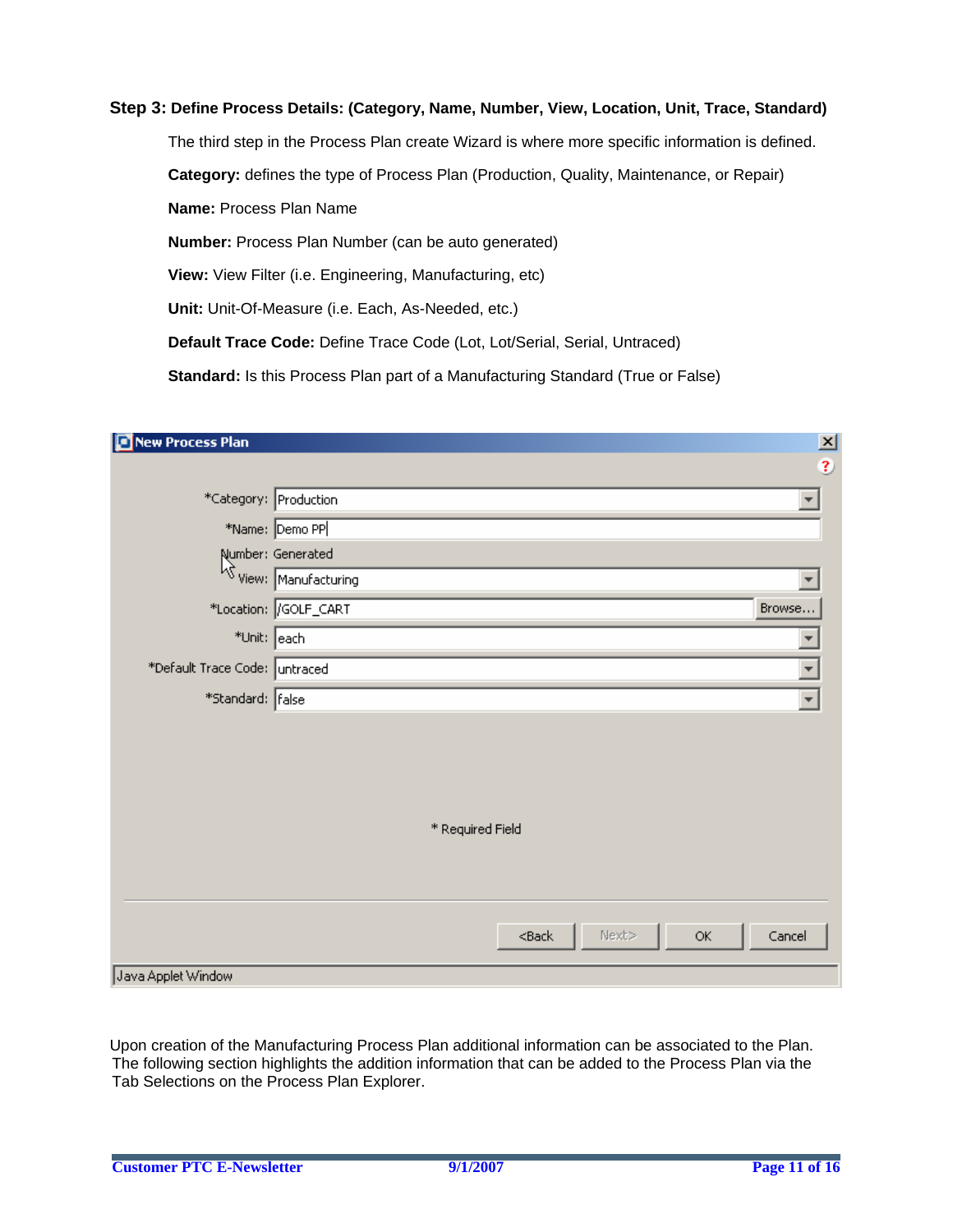The **Process Plan Explorer** consists of a dual-pane panel: the left pane is the structure pane, and displays the process plan in a tree table, the right pane displays information about the object selected in the structure pane. The top object of the tree lists the selected Process Plan.

| PP Part No. H364194                              | 00000 | Operations                 | $\mathbb{E}$ $\left  \cdot \right $ $\mathbb{R}$ $\mathbb{R}$ $\mathbb{R}$ $\mathbb{R}$ $\left  \cdot \right $ $\mathbb{R}$<br>命目間 |                                     |
|--------------------------------------------------|-------|----------------------------|------------------------------------------------------------------------------------------------------------------------------------|-------------------------------------|
| <b>DE 0010 FMC - Cincinnati Machine 1</b>        | 00000 | Operation Label            | Name                                                                                                                               | Number<br><b>Description</b>        |
| <b>DE 0014 Hand Deburr-Bench Operation</b>       | 00000 | <b>BB</b> 0010             | FMC - Cincinnati Machine 1                                                                                                         | 0000000122                          |
| <b>DB</b> 0030 Vibratory Finishing               | 00000 | 画吵                         | Hand Deburr-Bench Operation                                                                                                        | 0000000123                          |
| <b>DB</b> 0040 (FMI) Inspection                  | 00000 | ь<br>0030<br>kç            | Vibratory Finishing                                                                                                                | 0000000124                          |
| <b>DB</b> 0050 Chromate Line - Standard Chromate | 00000 | 0040                       | (FMI) Inspection                                                                                                                   | 0000000125                          |
| <b>DE</b> 0060 Inspection (Chromate)             | 00000 | $= 0050$                   | Chromate Line - Standard Chrom                                                                                                     | 0000000126                          |
| <b>DB</b> 0070 Bench - Kit                       | 00000 | 6000                       | Inspection (Chromate)                                                                                                              | 0000000127                          |
| <b>DB</b> 0080 Helo-Coil Assembly                | 00000 | <b>ag</b> 0070             | Bench - Kit                                                                                                                        | 0000000128                          |
| <b>DB</b> 0090 Inspection (Helicoil)             | 00000 | $\blacksquare$ 0080        | Helo-Coil Assembly                                                                                                                 | 0000000129                          |
| [0100 Stencil Booth - (Non Carc)                 | 00000 | $\vec{\mathbb{P}}$<br>0090 | Inspection (Helicoil)                                                                                                              | 0000000130                          |
| <b>DE</b> 0110 Inspection (Stenciling)           | 00000 | <b>BB 0104</b>             | Stencil Booth - (Non Carc)                                                                                                         | 0000000131                          |
| <b>Manufacturing</b><br><b>Process Plan</b>      |       |                            |                                                                                                                                    | <b>Task Tabs: Selection Details</b> |
|                                                  |       |                            |                                                                                                                                    |                                     |

**Process Plan Explorer** 

The task tabs on the right pane of the **Process Plan Explorer** display information pertaining to the process plan selected in the structure pane on the left. Each Manufacturing Process Plan consists of:

**Information tab**: view or change the attributes of an object selected in the structure pane **Operations tab:** view the operations that make up the selected object

**Documentation tab:** view, add, change, or remove document associations of the object selected in the structure pane on the left

**Related tab:** view, add, change, or remove manufacturing capabilities, standard procedure and constrained operations associations from the operation selected in the structure pane on the left **Plants tab:** associate manufacturing facilities with process plan objects

**Part Selection tab:** used to select specific parts for re-use in the current process plan, or operation

**Manufacturing Standard Selection tab:** select specific manufacturing standards for re-use in the current process plan, or to associate with a resource

**Resource Selection** tab is used select specific resources for re-use in the current process plan **Resource tab:** view, add, change, or remove resource associations to the operation selected in the structure pane on the left

**Part Allocation tab:** view, add, change, or remove allocated parts, and operated on parts to the operation selected in the structure pane on the left.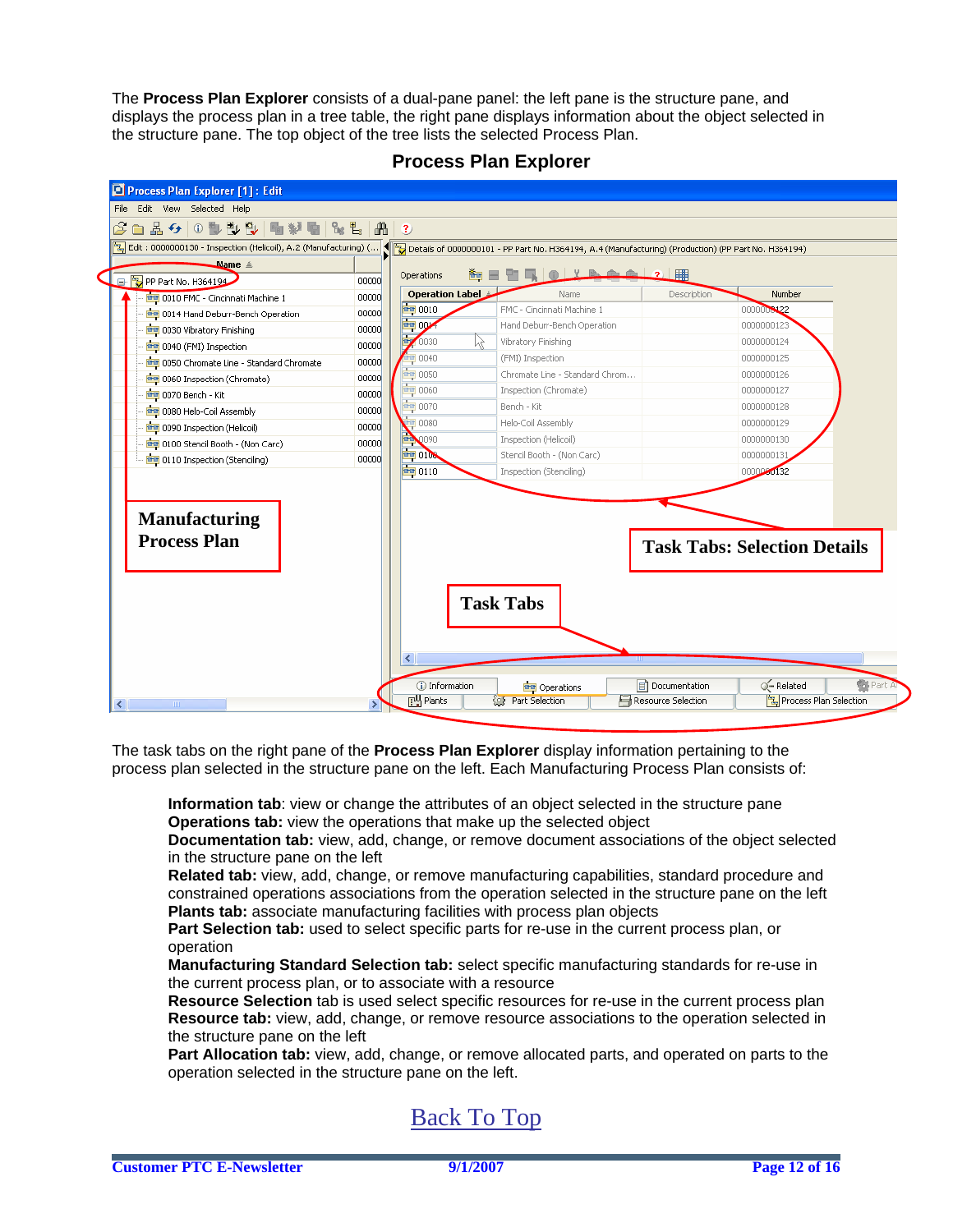### **Announcements**

### <span id="page-12-0"></span>Educational Resource Library

Learn things you always wanted to do - but didn't know you could.

This one stop educational resource library will help you learn more about PTC Solutions and provide you with technical materials developed by the product experts to help you become more productive.

Get tutorials, how-to videos and expert advice for:

- **Pro/ENGINEER** 
	- **EXECONCEPT** Conceptual and Industrial Design
	- **•** Detailed Design
	- **Simulation/Analysis**
	- Production
	- Design Collaboration
- Windchill PDMLink
- Windchill ProjectLink
- Pro/INTRALINK
- PTC Online Tools

Check out the [Educational Resource Library](http://www.ptc.com/community/proewf/newtools/tutorials.htm) today.

### PTC Tips & Techniques Newsletter Archives

Miss an issue! Can't find that awesome technique you read about? Fear not, you can click on the link below and go through our Customer PTC E-Newsletter archives.

### [Click Here To Access](http://www.ptc.com/carezone/archive/index.htm)

It's better than finding the Covenant of the Ark!

### PTC Tips & Techniques Webcasts: Work Smarter. Not Harder.

Click below to see regularly scheduled Tips & Techniques technical Webcasts that are designed to provide you with the most popular time-saving tricks that Pro/ENGINEER users of all skill levels will find useful. Get more out of your maintenance dollars!

Tips & Techniques: Work Smarter Not Harder!

### **E-PROFILES IS HERE!!**

We have been eagerly anticipating the debut of the new electronic version of Profiles Magazine and now it is here! This new web site will supplement the print edition of the magazine and will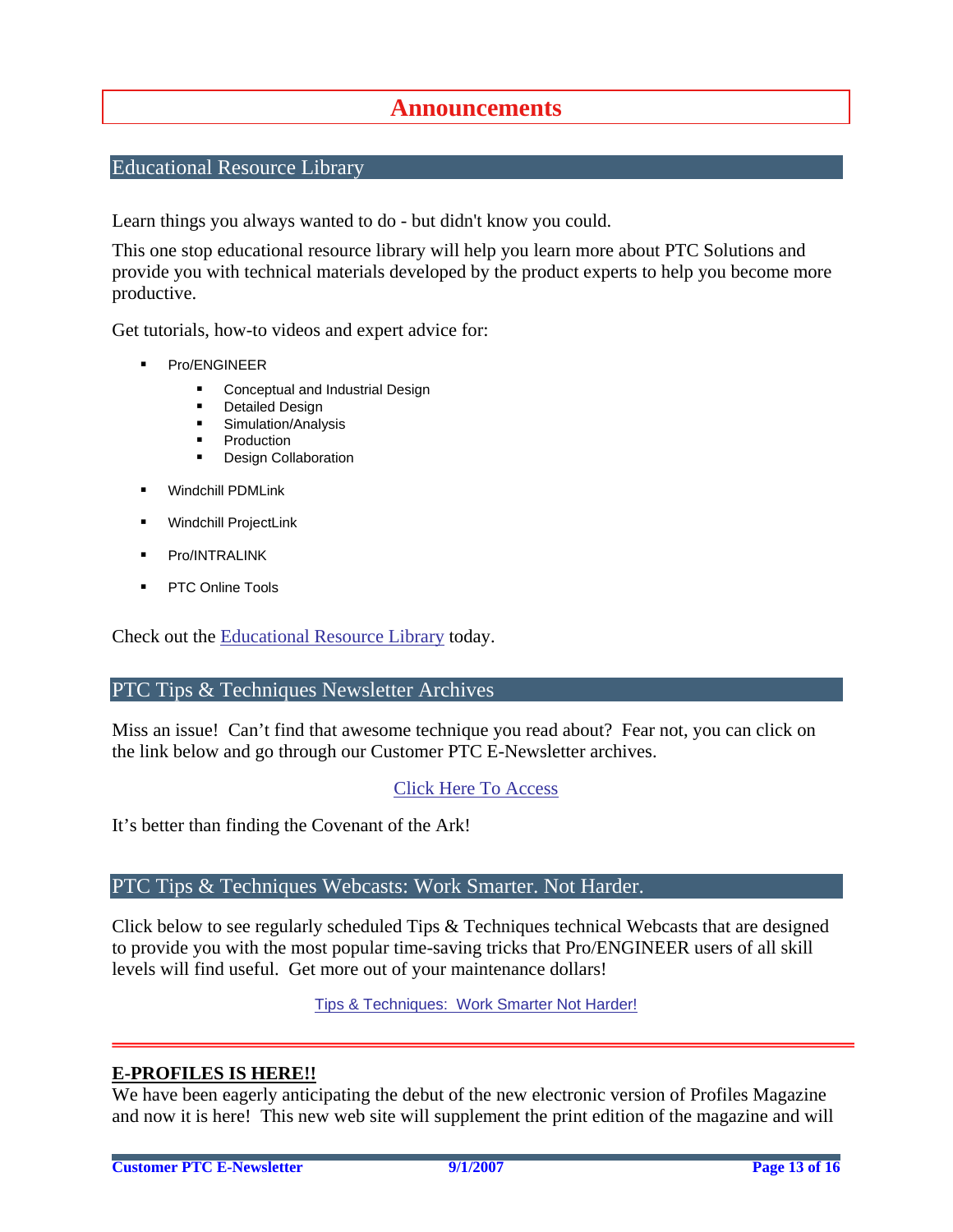provide new useful features not feasible with paper media. e-Profiles will provide you with 24x7, worldwide access to key information previously available exclusively in the print version. "Tips & Tricks," a popular feature pioneered by Pro/USER, has also moved to the web and will be expanded as the site matures.

Please take a few minutes to check out this new web site. We don't think you will be disappointed.

<http://profilesmagazine.com/>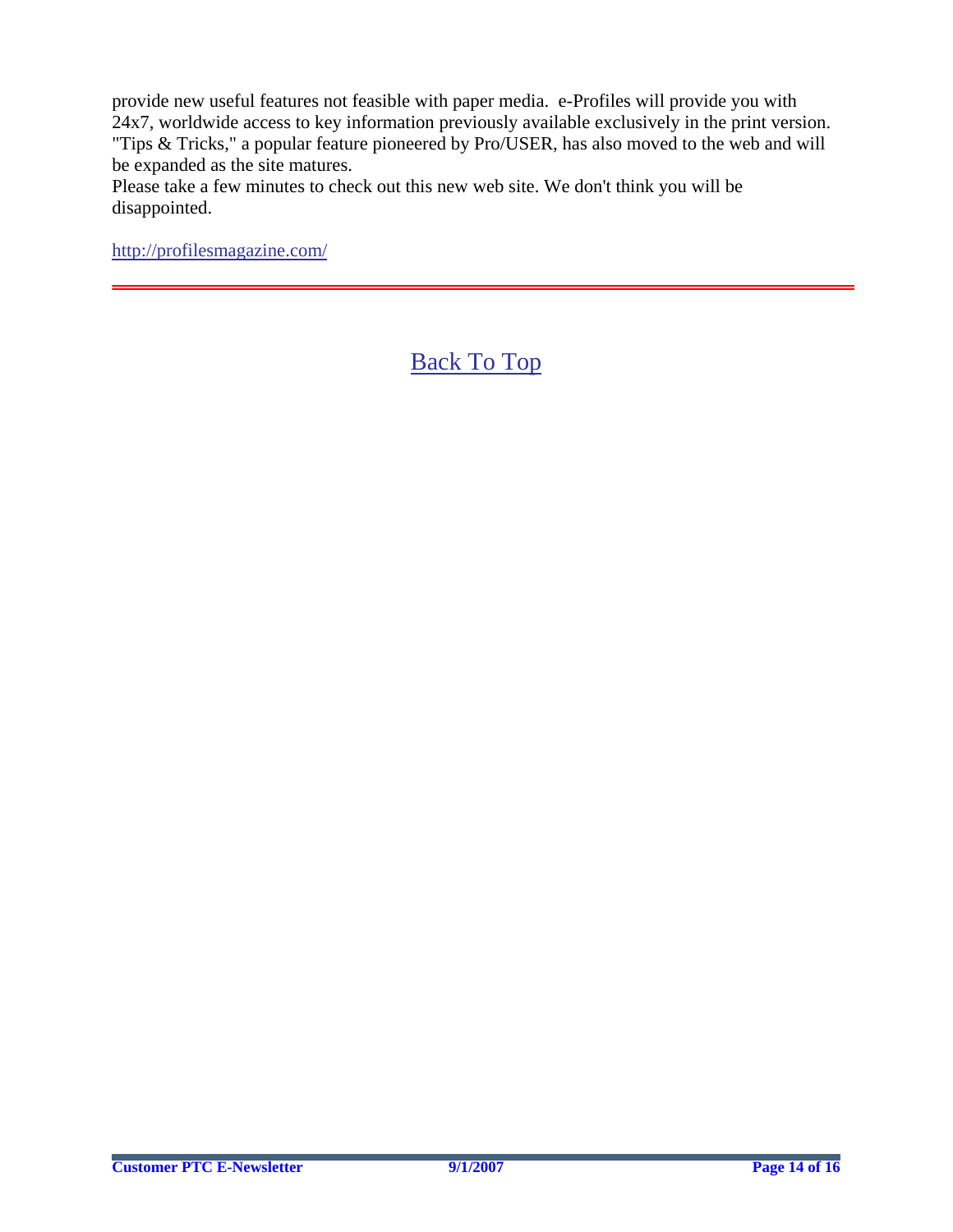## **Upcoming Events & Training Class Schedules**

<span id="page-14-0"></span>

| Upcoming, 2007      | Your local Pro/Engineer User Groups<br>http://www.ptcuser.org/rugs/   |
|---------------------|-----------------------------------------------------------------------|
| June $1 - 4$ , 2008 | Long Beach, CA USA<br>PTC/USER World Event<br>http://www.ptcuser.org/ |

#### Events

Our seminars and conferences seek to provide you with relevant information regarding product development trends in your industry as well as innovative software learning experiences. Think of them as a constructive day off where you can share experiences and swap ideas with your peers.

If you can't manage to get away, we'll bring it to you. Check back often for regularly scheduled live webcast events.

### [You're Invited to Attend…](http://www.ptc.com/company/news/events/index.htm)

Please visit the [PTC Education Services](http://www.ptc.com/services/edserv/) website for the latest training information including course descriptions, schedules, locations, and pricing.

• Attend a course at any PTC Center and receive a free copy of Pro/ENGINEER Wildfire Student Edition!

<http://www.ptc.com/services/edserv/index.htm>

### Live Instructor-Lead Virtual PTC Training Courses

Virtual Classrooms provide interactive learning with a trained PTC instructor in convenient and manageable sessions that last approximately 4 hours over a series of days. It's easy to join a class right from your desk using a phone or voice-over IP technology.

Sessions are performed just like a traditional ILT (including interactive exercises where you and the instructor can work on lab exercises together) and feature some of our most popular ILT courses. These sessions cover the exact same material as the traditional ILT in-center courses. Also look for some of our most frequently requested mini-topics delivered in the same format that are only an hour - two hours in duration.

If you have any questions about these sessions or would like to see getting other courses, not on this list, on the schedule please feel free to contact me for more details. They are a great way to bring training to you without you having to worry about location or being out from work for long stretches.